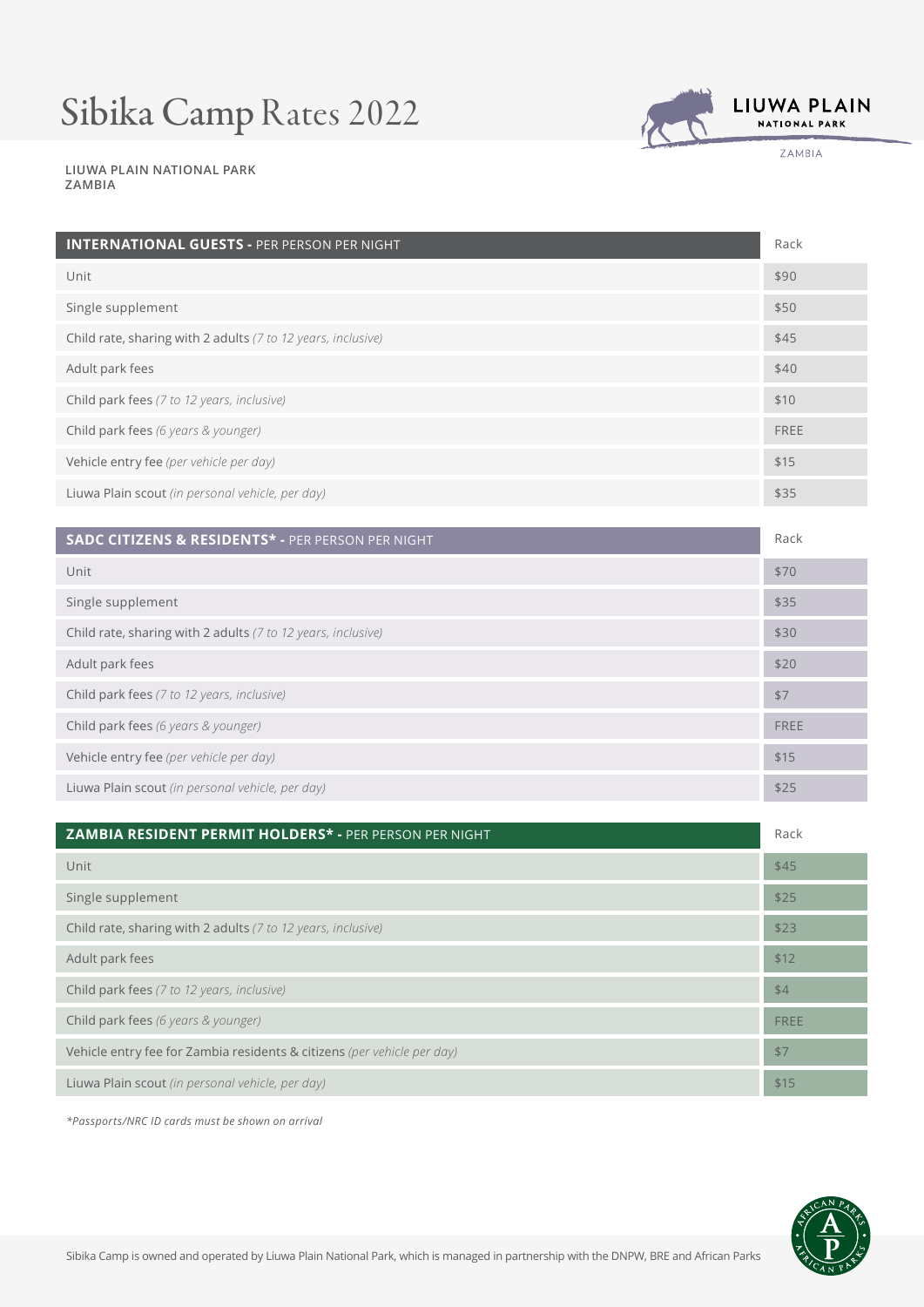## Sibika Camp Rates 2022



ZAMBIA

#### **LIUWA PLAIN NATIONAL PARK ZAMBIA**

| ZAMBIA CITIZENS* - PER PERSON PER NIGHT                                 | Rack           |
|-------------------------------------------------------------------------|----------------|
| Unit                                                                    | <b>ZMW 500</b> |
| Single supplement                                                       | <b>ZMW 200</b> |
| Child rate, sharing with 2 adults (7 to 12 years, inclusive)            | <b>ZMW 175</b> |
| Adult park fees                                                         | <b>ZMW30</b>   |
| Child park fees (7 to 12 years, inclusive)                              | <b>ZMW 10</b>  |
| Child park fees (6 years & younger)                                     | <b>FREE</b>    |
| Vehicle entry fee for Zambia residents & citizens (per vehicle per day) | <b>ZMW30</b>   |
| Liuwa Plain scout (in personal vehicle, per day)                        | <b>ZMW 300</b> |
| <b>FLAT FEES</b>                                                        | Rack           |
| Vehicle towing and/or recovery (per incident)**                         | Max \$250      |

*\*Passports/NRC ID cards must be shown on arrival \*\*Vehicle recovery/towing rates are subject to change*

#### **INCLUSIVE**

Accomodation only

#### **EXCLUSIVE**

Flights or road transfers to/from the park, visas, items of personal nature, gratuities, activities, park fees and all meals and drinks.

## **RESERVATIONS**

Provisional reservations will be held for a period of 14 days where after it needs to be confirmed or it will automatically release. A deposit of 25% is required to confirm a reservation. The standard terms and conditions comes in to effect once a reservation is confirmed.

#### **DEPOSIT TERMS**

25% deposit is required to confirm a reservation Full or final payment is due 45 days prior to arrival Payments can be done by EFT or credit card

## **CANCELLATION TERMS**

| More than 45 days prior to arrival: | 25% cancellation fee  |
|-------------------------------------|-----------------------|
| 30 – 45 days prior to arrival:      | 50% cancellation fee  |
| Less than 30 days prior to arrival: | 100% cancellation fee |
| No show                             | 100% cancellation fee |

### **CHILD POLICY**

Children of all ages welcome Sibika is located in a predator dense park and children must be supervised at all times.

## **ACCOUNTS PAYABLE**

Please see individual invoices.

#### **CONTACT INFORMATION**

liuwatourism@africanparks.org +260 964 168 394

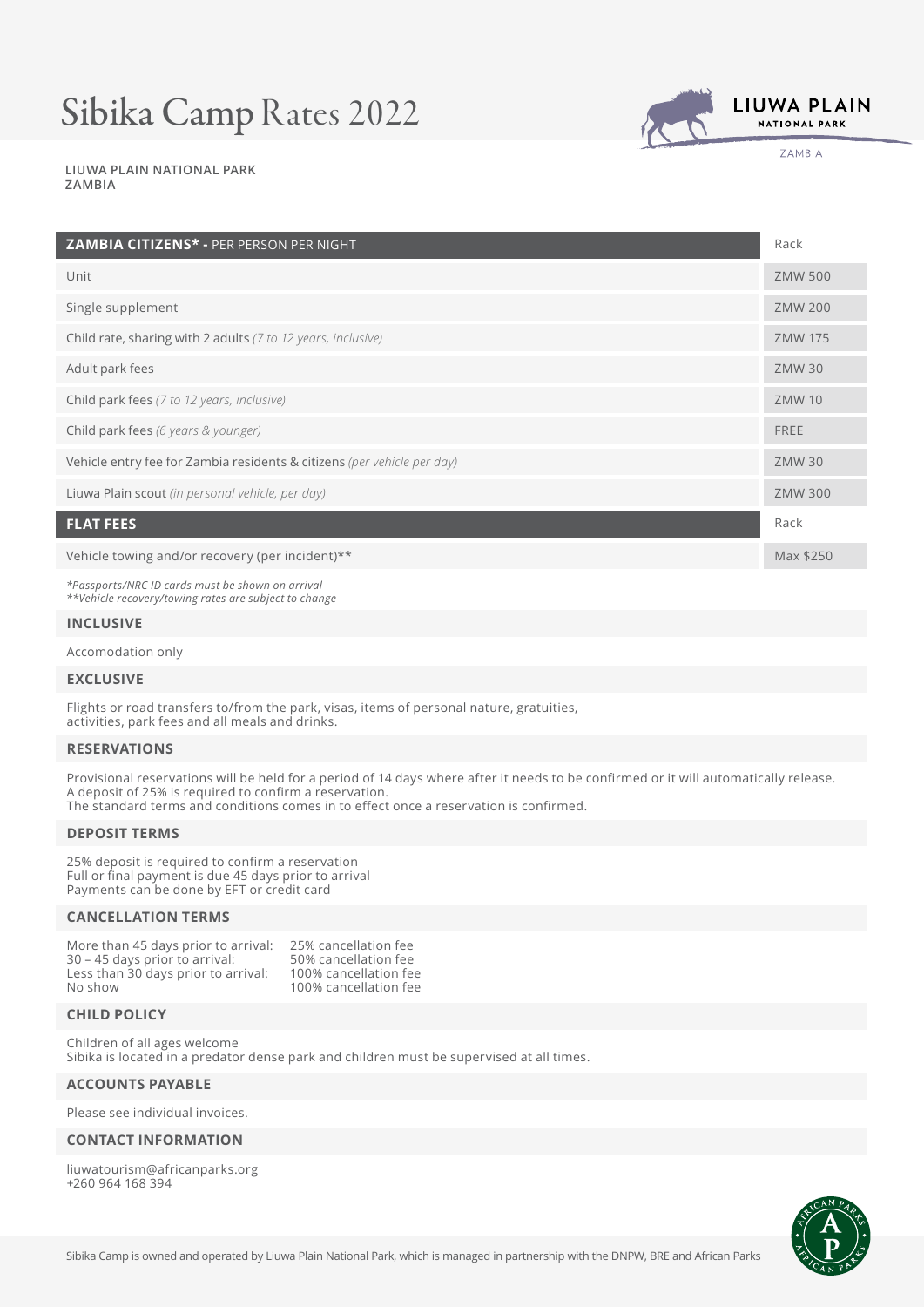## Sibika Camp Terms & Conditions



**7AMRIA** 

**LIUWA PLAIN NATIONAL PARK ZAMBIA**

### **CONSENT**

The person making any reservation warrants that he or she has authority to enter into a contract on behalf of the other person/s included in such a reservation and in the event of the failure of any or all of the other persons so included to make payment, the person making the reservation shall by his/her signature thereof assume personal liability for the total price of all reservations made by him/her.

The payment of the deposit or any other partial payment for a reservation on a safari constitutes consent by all travelers covered by that payment to all provisions of the conditions and general information contained in our brochure and/or website whether the traveler has signed the reservation form or not. The terms under which the traveler agrees to these safaris cannot be changed or amended except in writing signed by an authorized director of the Organization.

#### **PAYMENT TERMS**

All prices quoted exclude any financial transaction charges or rate of exchange fluctuations. Such costs are for traveler's account. All payments must be made in the currency quoted and by wire transfer, EFT or credit card. Upon payment, please email a copy of the Proof of Payment to the reservationist. This information is required to confirm the reservation.

We reserve the right to review published rates at any time in response to exchange rate fluctuations, increases in taxes or any operating costs beyond our control.

We reserve the right to revisit payment and cancellation terms listed in the published rate sheet in the event of radical changes in market demand for the property.

#### **RISKS**

The Traveler understands that there are dangers, hazards and risks (Risks) inherent and associated with safari activities and other services provided by the Organization on tour, which may be present at any time before, during and after the Traveler's tour, including but not limited to encounters with wild animals, fire, transportation accidents, flash floods, and random Acts of God.

Whilst the Organization will take reasonable steps to ensure that the safari and other services provided are of an acceptable standard, the Traveler acknowledges and voluntarily accepts and assumes any and all responsibility for all Risks and agrees to the indemnity and limitation of liability below, which shall apply except if the Organization is found to be negligent in relation to the Traveler's participation in the safari or provision of services.

## **LIABILITY & INDEMNITY**

In the event that the Organization books third party properties on behalf of a traveler, then in such a role Organization serves purely as a reservations agent for the third part property and assumes no liability whatsoever for an injury, damage, loss, accident or delay to person or property. All reservations for these third party properties and suppliers are also governed by African Parks' prevailing cancellation policies, terms and conditions unless otherwise noted at the time of confirmation.

#### **EXCLUSIONS**

These include but are not limited to the cost of getting to our camps and inter-camp air transfers; having compulsory insurance to cover for cancellation and curtailment, medical, baggage, lost money and emergency evacuation back home; beverages; gratuities to guides and to staff; any excursion not listed in inclusions and reserve fees.